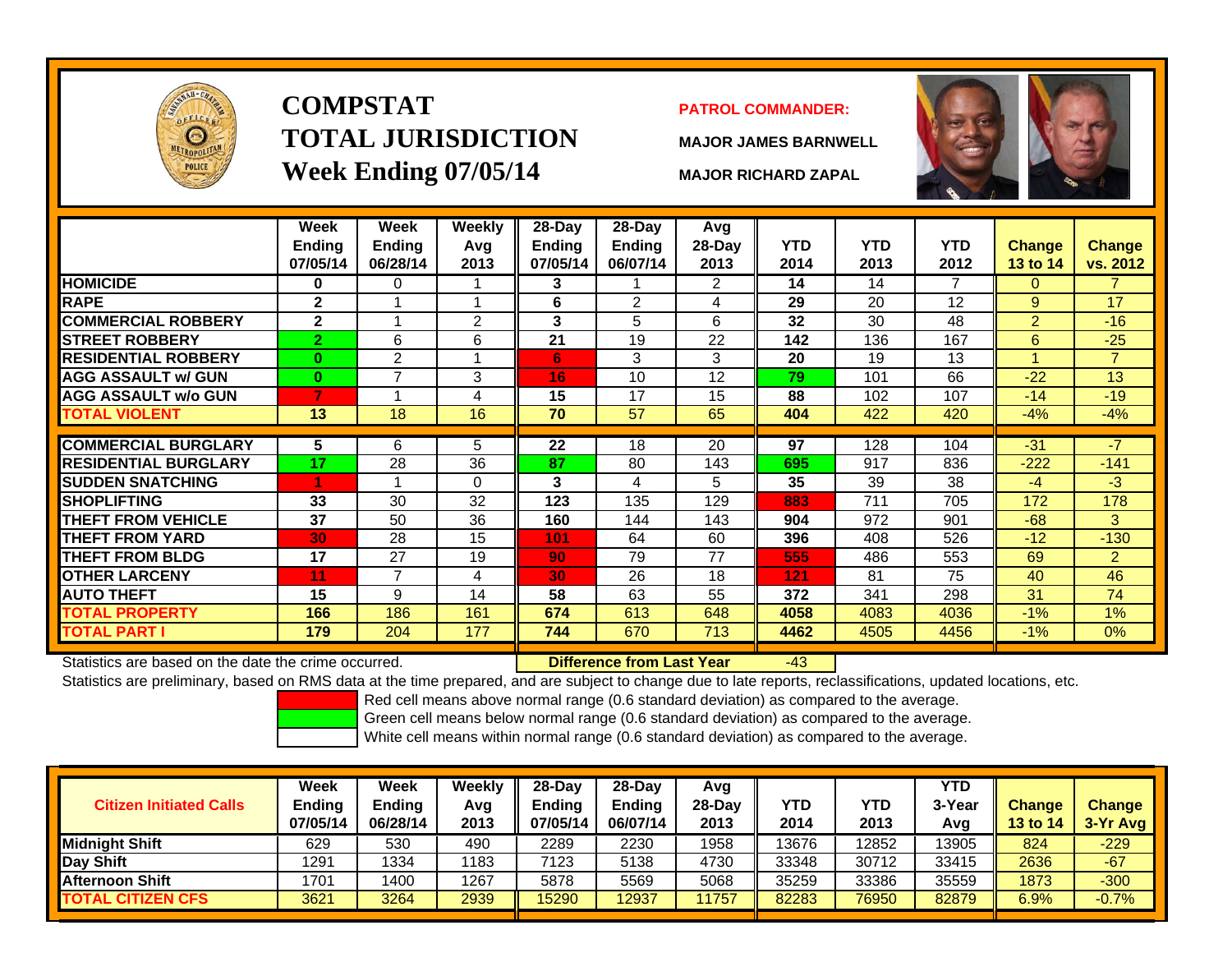

# **COMPSTATWEST CHATHAM PRECINCTWeek Ending 07/05/14**

**PRECINCT COMMANDER:**



**CAPT. CHARLES HALL**

|                             | Week<br><b>Ending</b><br>07/05/14 | <b>Week</b><br><b>Ending</b><br>06/28/14 | Weekly<br>Avg<br>2013 | $28 - Day$<br><b>Ending</b><br>07/05/14 | 28-Day<br><b>Ending</b><br>06/07/14 | Avg<br>$28-Day$<br>2013 | <b>YTD</b><br>2014 | <b>YTD</b><br>2013 | <b>YTD</b><br>2012 | <b>Change</b><br>13 to 14 | <b>Change</b><br>vs. 2012 |
|-----------------------------|-----------------------------------|------------------------------------------|-----------------------|-----------------------------------------|-------------------------------------|-------------------------|--------------------|--------------------|--------------------|---------------------------|---------------------------|
| <b>HOMICIDE</b>             | $\bf{0}$                          | 0                                        | 0                     | $\bf{0}$                                | 0                                   | $\Omega$                | 0                  | 1                  | 0                  | $-1$                      | 0                         |
| <b>RAPE</b>                 |                                   | $\Omega$                                 | $\Omega$              |                                         | $\Omega$                            | 1                       | 7                  | 4                  | 4                  | 3                         | 3                         |
| <b>COMMERCIAL ROBBERY</b>   | $\bf{0}$                          |                                          | 0                     | 1                                       | 0                                   | 1                       | 5                  | 4                  | 8                  |                           | -3                        |
| <b>STREET ROBBERY</b>       | $\bf{0}$                          | $\Omega$                                 | 0                     | $\bf{0}$                                | 0                                   | 2                       | 10                 | 14                 | 23                 | $-4$                      | $-13$                     |
| <b>RESIDENTIAL ROBBERY</b>  | $\bf{0}$                          | $\Omega$                                 | $\Omega$              |                                         | $\overline{2}$                      |                         | 7                  | 4                  | 0                  | 3                         | $\overline{7}$            |
| <b>AGG ASSAULT w/ GUN</b>   | $\bf{0}$                          | $\Omega$                                 | 0                     | 1                                       |                                     | 1                       | 6                  | 10                 | 8                  | -4                        | -2                        |
| <b>AGG ASSAULT w/o GUN</b>  | $\bf{0}$                          | $\Omega$                                 |                       | 3                                       |                                     | 3                       | 11                 | 17                 | 16                 | $-6$                      | $-5$                      |
| <b>TOTAL VIOLENT</b>        | $\blacktriangleleft$              |                                          | $\overline{2}$        | $\overline{7}$                          | 4                                   | 8                       | 46                 | 54                 | 59                 | $-15%$                    | $-22%$                    |
|                             |                                   |                                          |                       |                                         |                                     |                         |                    |                    |                    |                           |                           |
| <b>COMMERCIAL BURGLARY</b>  | $\mathbf{2}$                      | 2                                        |                       | 6                                       | 4                                   | 2                       | 20                 | 15                 | 9                  | 5                         | 11                        |
| <b>RESIDENTIAL BURGLARY</b> | 5                                 | 4                                        | 6                     | 15                                      | 15                                  | 25                      | 124                | 143                | 135                | $-19$                     | $-11$                     |
| <b>SUDDEN SNATCHING</b>     | $\bf{0}$                          | $\Omega$                                 | $\Omega$              | $\bf{0}$                                | 0                                   | 0                       | $\mathbf{2}$       | $\Omega$           | 4                  | 2                         | $-2$                      |
| <b>SHOPLIFTING</b>          | 9                                 | 6                                        | 3                     | 29                                      | 25                                  | 12                      | 134                | 78                 | 65                 | 56                        | 69                        |
| <b>THEFT FROM VEHICLE</b>   | 3                                 | $\overline{7}$                           | 5                     | 25                                      | 18                                  | 21                      | 155                | 130                | 115                | 25                        | 40                        |
| <b>THEFT FROM YARD</b>      | 6                                 | 2                                        | 2                     | 12                                      | 4                                   | 8                       | 63                 | 53                 | 90                 | 10                        | $-27$                     |
| <b>THEFT FROM BLDG</b>      |                                   | 5                                        | 3                     | 15                                      | 14                                  | 11                      | 102                | 66                 | 95                 | 36                        | $\overline{7}$            |
| <b>OTHER LARCENY</b>        | 3                                 | $\Omega$                                 |                       | 4                                       | 6                                   | 2                       | 22                 | 7                  | 13                 | 15                        | 9                         |
| <b>AUTO THEFT</b>           | $\overline{2}$                    | 2                                        | 2                     | 10                                      | 5                                   | 9                       | 70                 | 49                 | 38                 | 21                        | 32                        |
| <b>TOTAL PROPERTY</b>       | 31                                | 28                                       | 23                    | 116                                     | 91                                  | 91                      | 692                | 541                | 564                | 28%                       | 23%                       |
| TOTAL PART I                | 32                                | 29                                       | 25                    | 123                                     | 95                                  | 99                      | 738                | 595                | 623                | 24%                       | 18%                       |

Statistics are based on the date the crime occurred. **Difference from Last Year** 

143

Statistics are preliminary, based on RMS data at the time prepared, and are subject to change due to late reports, reclassifications, updated locations, etc.

Red cell means above normal range (0.6 standard deviation) as compared to the average.

Green cell means below normal range (0.6 standard deviation) as compared to the average.

| <b>Citizen Initiated Calls</b> | Week<br><b>Ending</b><br>07/05/14 | <b>Week</b><br><b>Ending</b><br>06/28/14 | Weekly<br>Avg<br>2013 | $28-Day$<br><b>Ending</b><br>07/05/14 | $28$ -Day<br><b>Ending</b><br>06/07/14 | Avg<br>28-Day<br>2013 | YTD<br>2014 | YTD<br>2013 | <b>YTD</b><br>3-Year<br>Avg | <b>Change</b><br><b>13 to 14</b> | <b>Change</b><br>3-Yr Avg |
|--------------------------------|-----------------------------------|------------------------------------------|-----------------------|---------------------------------------|----------------------------------------|-----------------------|-------------|-------------|-----------------------------|----------------------------------|---------------------------|
| Midnight Shift                 | 107                               | 98                                       | 97                    | 447                                   | 433                                    | 389                   | 2709        | 2496        | 2741                        | 213                              | $-32$                     |
| Day Shift                      | 232                               | 267                                      | 242                   | 2862                                  | 1024                                   | 967                   | 6830        | 6269        | 6740                        | 561                              | 90                        |
| <b>Afternoon Shift</b>         | 372                               | 318                                      | 259                   | 1329                                  | 1026                                   | 1036                  | 7468        | 6794        | 7280                        | 674                              | 188                       |
| <b>TOTAL CITIZEN CFS</b>       | 711                               | 744                                      | 598                   | 4638                                  | 2483                                   | 2392                  | 17007       | 15559       | 16761                       | 9.3%                             | .5%                       |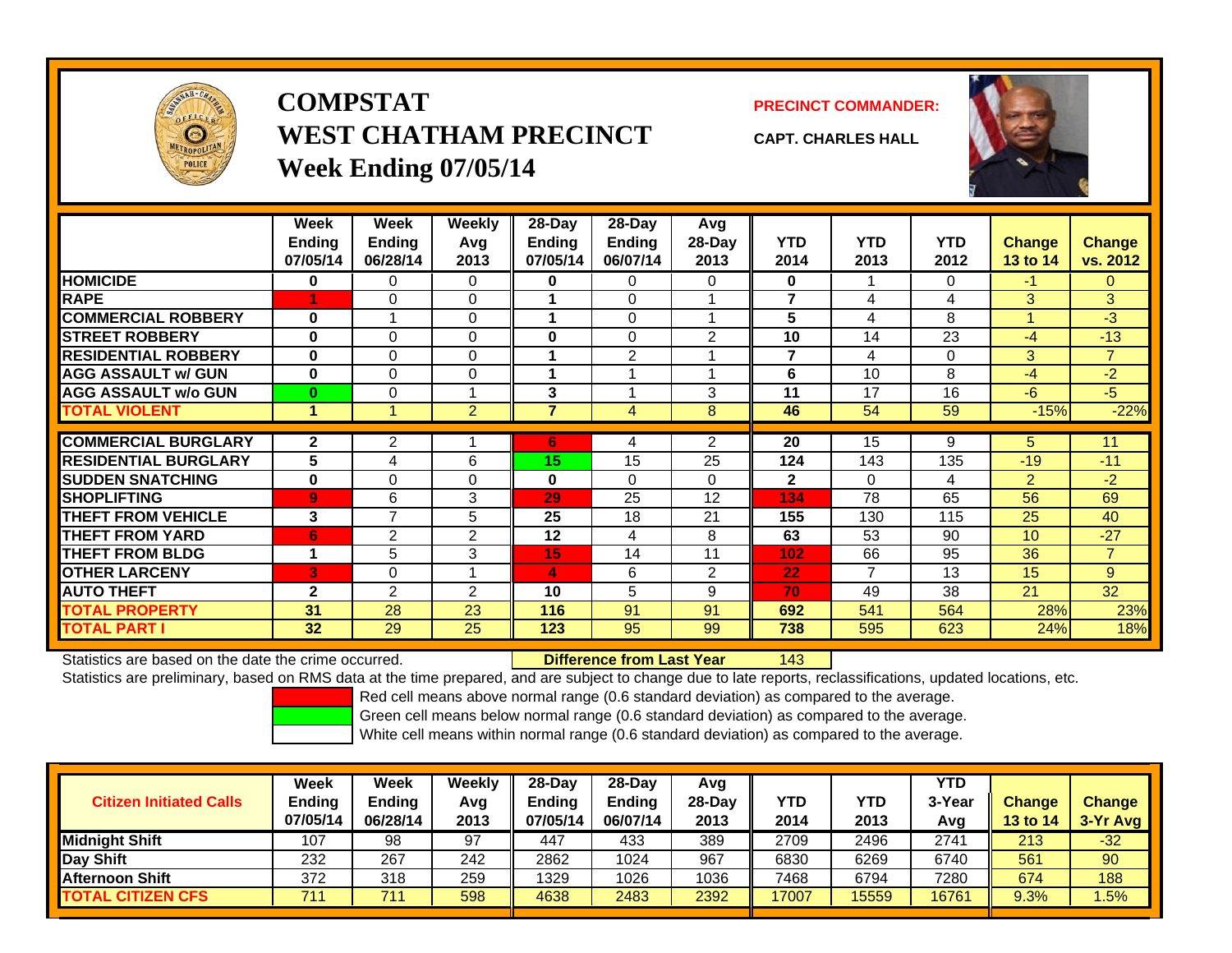

# **COMPSTATDOWNTOWN PRECINCTWeek Ending 07/05/14**

**PRECINCT COMMANDER:**

**CAPT. BEN HERRON**



|                             | <b>Week</b><br><b>Ending</b><br>07/05/14 | Week<br><b>Ending</b><br>06/28/14 | <b>Weekly</b><br>Avg<br>2013 | $28$ -Day<br>Ending<br>07/05/14 | $28$ -Day<br>Ending<br>06/07/14 | Avg<br>$28-Day$<br>2013 | <b>YTD</b><br>2014 | <b>YTD</b><br>2013 | <b>YTD</b><br>2012 | <b>Change</b><br><b>13 to 14</b> | <b>Change</b><br>vs. 2012 |
|-----------------------------|------------------------------------------|-----------------------------------|------------------------------|---------------------------------|---------------------------------|-------------------------|--------------------|--------------------|--------------------|----------------------------------|---------------------------|
| <b>HOMICIDE</b>             | 0                                        | 0                                 | 0                            |                                 | 0                               |                         | $\mathbf{2}$       | 5                  |                    | $-3$                             |                           |
| <b>RAPE</b>                 |                                          | 0                                 | 0                            |                                 | $\Omega$                        |                         | 5                  | 6                  | 3                  | $-1$                             | $\overline{2}$            |
| <b>COMMERCIAL ROBBERY</b>   | 0                                        | 0                                 | 0                            | 0                               | 1                               |                         | 4                  | 4                  | 6                  | $\Omega$                         | $-2$                      |
| <b>STREET ROBBERY</b>       | 1                                        | 3                                 | $\overline{2}$               | 7                               | 5                               | 8                       | 34                 | 54                 | 54                 | $-20$                            | $-20$                     |
| <b>RESIDENTIAL ROBBERY</b>  | $\bf{0}$                                 |                                   | 0                            |                                 | $\Omega$                        |                         |                    | 4                  | $\overline{2}$     | -3                               | $-1$                      |
| <b>AGG ASSAULT w/ GUN</b>   | $\bf{0}$                                 | $\overline{2}$                    |                              | $\mathbf{2}$                    | 2                               | 3                       | 15                 | 27                 | 12                 | $-12$                            | 3                         |
| <b>AGG ASSAULT w/o GUN</b>  | 3                                        | 0                                 |                              | 3                               | 5                               | 4                       | 25                 | 22                 | 32                 | 3                                | $-7$                      |
| <b>TOTAL VIOLENT</b>        | 5                                        | 6                                 | 4                            | 15                              | 13                              | 18                      | 86                 | 122                | 110                | $-30%$                           | $-22%$                    |
|                             |                                          |                                   |                              |                                 |                                 |                         |                    |                    |                    |                                  |                           |
| <b>COMMERCIAL BURGLARY</b>  | $\bf{0}$                                 | 2                                 |                              | 5                               | 4                               | 3                       | 19                 | 14                 | 16                 | 5                                | 3                         |
| <b>RESIDENTIAL BURGLARY</b> | $\mathbf{2}$                             | $\overline{2}$                    | 3                            | 10                              | 4                               | 13                      | 57                 | 97                 | 81                 | $-40$                            | $-24$                     |
| <b>SUDDEN SNATCHING</b>     | 0                                        |                                   | 0                            | $\mathbf{2}$                    | 1                               | 2                       | 13                 | 21                 | 19                 | -8                               | $-6$                      |
| <b>SHOPLIFTING</b>          | 6                                        | $\overline{\phantom{a}}$          | 4                            | 20                              | 15                              | 17                      | 124                | 85                 | 65                 | 39                               | 59                        |
| <b>THEFT FROM VEHICLE</b>   | 14                                       | 16                                | $\overline{ }$               | 50                              | 42                              | 29                      | 241                | 191                | 185                | 50                               | 56                        |
| <b>THEFT FROM YARD</b>      | 9                                        | 5                                 | 4                            | 23                              | 15                              | 18                      | 104                | 128                | 108                | $-24$                            | $-4$                      |
| <b>THEFT FROM BLDG</b>      | 4                                        | 4                                 | 4                            | 17                              | 12                              | 15                      | 125                | 90                 | 127                | 35                               | $-2$                      |
| <b>OTHER LARCENY</b>        | 3                                        | 2                                 |                              | 9                               | 8                               | 4                       | 31                 | 22                 | 15                 | 9                                | 16                        |
| <b>AUTO THEFT</b>           | 1                                        |                                   | $\overline{2}$               | 6                               | 20                              | 9                       | 61                 | 58                 | 49                 | 3                                | 12                        |
| <b>TOTAL PROPERTY</b>       | 39                                       | 40                                | 27                           | 142                             | 121                             | 110                     | 775                | 706                | 665                | 10%                              | 17%                       |
| <b>TOTAL PART I</b>         | 44                                       | 46                                | 31                           | 157                             | 134                             | 128                     | 861                | 828                | 775                | 4%                               | 11%                       |

Statistics are based on the date the crime occurred. **Difference from Last Year** 

33

Statistics are preliminary, based on RMS data at the time prepared, and are subject to change due to late reports, reclassifications, updated locations, etc.

Red cell means above normal range (0.6 standard deviation) as compared to the average.

Green cell means below normal range (0.6 standard deviation) as compared to the average.

| <b>Citizen Initiated Calls</b> | Week<br>Ending<br>07/05/14 | <b>Week</b><br><b>Ending</b><br>06/28/14 | Weekly<br>Avg<br>2013 | 28-Dav<br>Ending<br>07/05/14 | 28-Dav<br><b>Ending</b><br>06/07/14 | Avg<br>28-Dav<br>2013 | YTD<br>2014 | YTD<br>2013 | YTD<br>3-Yea<br>Avg | <b>Change</b><br><b>13 to 14</b> | <b>Change</b><br>3-Yr Avg |
|--------------------------------|----------------------------|------------------------------------------|-----------------------|------------------------------|-------------------------------------|-----------------------|-------------|-------------|---------------------|----------------------------------|---------------------------|
| <b>Midnight Shift</b>          | 137                        | 120                                      | 107                   | 513                          | 484                                 | 428                   | 3059        | 2917        | 3129                | 142                              | $-70$                     |
| Day Shift                      | 229                        | 223                                      | 208                   | 940                          | 916                                 | 832                   | 5743        | 5492        | 5807                | 251                              | $-64$                     |
| <b>Afternoon Shift</b>         | 325                        | 242                                      | 226                   | 1038                         | 1026                                | 905                   | 6390        | 6041        | 6324                | 349                              | 66                        |
| <b>TOTAL CITIZEN CFS</b>       | 691                        | 585                                      | 541                   | 2491                         | 2426                                | 2165                  | 15192       | 14450       | 15261               | 5.1%                             | $-0.5%$                   |

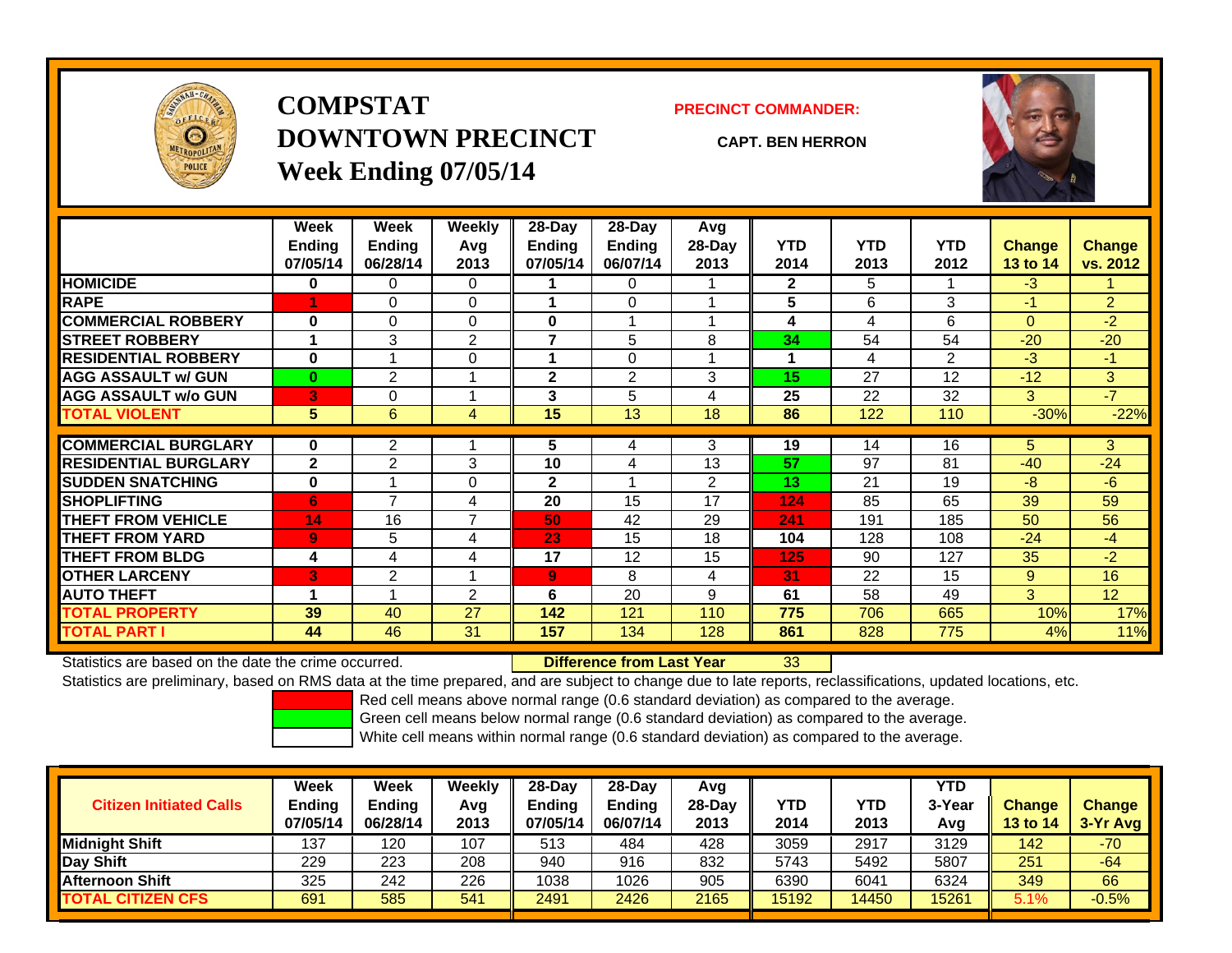

# **COMPSTATCENTRAL PRECINCT CAPT. DEVONN ADAMSWeek Ending 07/05/14**

**PRECINCT COMMANDER:**



|                             | Week          | Week           | Weekly         | 28-Day         | $28-Day$      | Avg      |              |            |            |                |                |
|-----------------------------|---------------|----------------|----------------|----------------|---------------|----------|--------------|------------|------------|----------------|----------------|
|                             | <b>Ending</b> | <b>Ending</b>  | Avg            | Ending         | <b>Ending</b> | 28-Day   | <b>YTD</b>   | <b>YTD</b> | <b>YTD</b> | <b>Change</b>  | <b>Change</b>  |
|                             | 07/05/14      | 06/28/14       | 2013           | 07/05/14       | 06/07/14      | 2013     | 2014         | 2013       | 2012       | 13 to 14       | vs. 2012       |
| <b>HOMICIDE</b>             | 0             | 0              | $\Omega$       | $\mathbf{2}$   | 0             |          | 9            | 3          | 4          | 6              | 5              |
| <b>RAPE</b>                 | 0             | 0              | $\mathbf 0$    |                | $\Omega$      | $\Omega$ | 7            | 4          | 0          | 3              | $\overline{7}$ |
| <b>COMMERCIAL ROBBERY</b>   |               | $\Omega$       | $\Omega$       | 1              |               |          | 9            | 7          | 9          | 2              | $\Omega$       |
| <b>STREET ROBBERY</b>       |               | $\overline{2}$ |                | $\overline{9}$ | 10            | 5        | 55           | 32         | 42         | 23             | 13             |
| <b>RESIDENTIAL ROBBERY</b>  | $\bf{0}$      | $\Omega$       | $\Omega$       | 1              |               |          | $\mathbf{2}$ | 4          | 3          | $-2$           | $-1$           |
| <b>AGG ASSAULT w/ GUN</b>   | $\bf{0}$      | 3              |                | 8              | 4             | 4        | 33           | 31         | 23         | 2              | 10             |
| <b>AGG ASSAULT w/o GUN</b>  |               | 0              |                | 4              | 6             | 4        | 22           | 32         | 23         | $-10$          | $-1$           |
| <b>TOTAL VIOLENT</b>        | 3             | 5              | 4              | 26             | 22            | 17       | 137          | 113        | 104        | 21%            | 32%            |
| <b>COMMERCIAL BURGLARY</b>  | $\mathbf{2}$  |                | $\overline{2}$ |                | 6             | 7        | 22           | 46         | 20         | $-24$          | $\overline{2}$ |
|                             |               |                |                | 4              |               |          |              |            |            |                |                |
| <b>RESIDENTIAL BURGLARY</b> | 5.            | 11             | 9              | 26             | 30            | 37       | 219          | 246        | 234        | $-27$          | $-15$          |
| <b>SUDDEN SNATCHING</b>     |               | 0              | $\Omega$       | 1              |               |          | 5            | 6          | 7          | $-1$           | $-2$           |
| <b>SHOPLIFTING</b>          | 3             | $\overline{2}$ | 2              | 7              | 10            | 8        | 54           | 54         | 21         | $\mathbf{0}$   | 33             |
| <b>THEFT FROM VEHICLE</b>   | 6             | 15             | 9              | 43             | 37            | 36       | 218          | 221        | 224        | $-3$           | $-6$           |
| <b>THEFT FROM YARD</b>      | 7             | 8              | 4              | 33             | 26            | 16       | 105          | 101        | 134        | 4              | $-29$          |
| <b>THEFT FROM BLDG</b>      | 4             | $\overline{2}$ | 4              | 18             | 24            | 17       | 109          | 107        | 95         | 2              | 14             |
| <b>OTHER LARCENY</b>        | B             | $\overline{2}$ |                | 6              | 3             | 4        | 18           | 11         | 10         | $\overline{7}$ | 8              |
| <b>AUTO THEFT</b>           | 7             | 3              | 4              | 20             | 20            | 17       | 128          | 91         | 73         | 37             | 55             |
| TOTAL PROPERTY              | 38            | 44             | 35             | 158            | 157           | 142      | 878          | 883        | 818        | $-1%$          | 7%             |
| <b>TOTAL PART I</b>         | 41            | 49             | 39             | 184            | 179           | 159      | 1015         | 996        | 922        | 2%             | 10%            |

Statistics are based on the date the crime occurred. **Difference from Last Year** 

19

Statistics are preliminary, based on RMS data at the time prepared, and are subject to change due to late reports, reclassifications, updated locations, etc.

Red cell means above normal range (0.6 standard deviation) as compared to the average.

Green cell means below normal range (0.6 standard deviation) as compared to the average.

| <b>Citizen Initiated Calls</b> | Week<br>Ending<br>07/05/14 | Week<br><b>Ending</b><br>06/28/14 | Weekly<br>Avg<br>2013 | 28-Dav<br><b>Ending</b><br>07/05/14 | 28-Dav<br><b>Ending</b><br>06/07/14 | Avg<br>28-Day<br>2013 | <b>YTD</b><br>2014 | YTD<br>2013 | YTD<br>3-Yea<br>Avg | <b>Change</b><br><b>13 to 14</b> | <b>Change</b><br>3-Yr Avg |
|--------------------------------|----------------------------|-----------------------------------|-----------------------|-------------------------------------|-------------------------------------|-----------------------|--------------------|-------------|---------------------|----------------------------------|---------------------------|
| <b>Midnight Shift</b>          | 127                        | 131                               | 105                   | 506                                 | 511                                 | 419                   | 2956               | 2786        | 3026                | 170                              | $-70$                     |
| Day Shift                      | 303                        | 277                               | 249                   | 1122                                | 1120                                | 996                   | 7085               | 6486        | 6680                | 599                              | 405                       |
| <b>Afternoon Shift</b>         | 323                        | 286                               | 263                   | 1130                                | 1232                                | 1050                  | 7166               | 6999        | 7500                | 167                              | $-334$                    |
| <b>TOTAL CITIZEN CFS</b>       | 753                        | 694                               | 616                   | 2758                                | 2863                                | 2465                  | 17207              | 16271       | 17206               | 5.8%                             | $0.0\%$                   |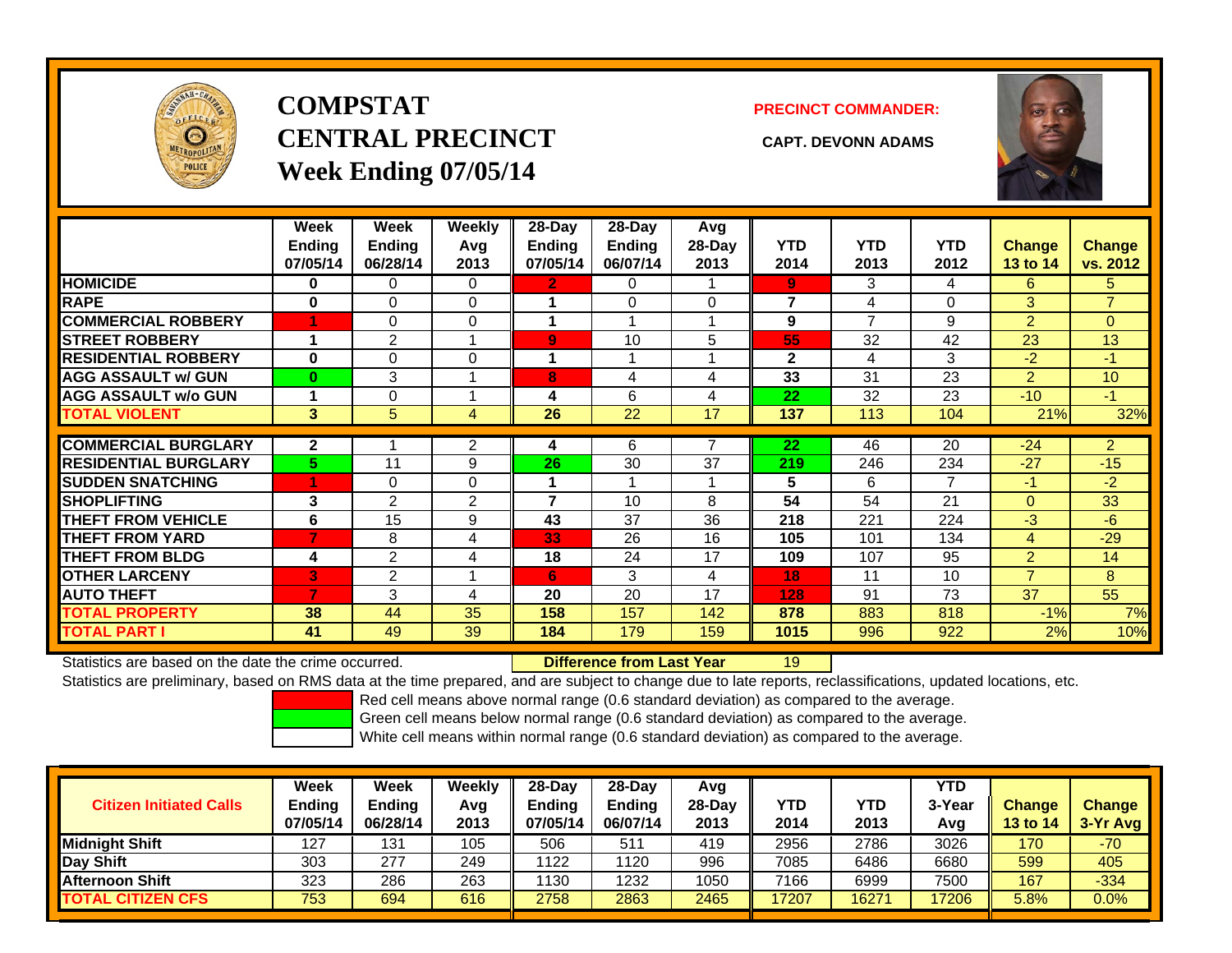

#### **COMPSTATSOUTHSIDE PRECINCT** CAPT. TERRY SHOOP **Week Ending 07/05/14**

#### **PRECINCT COMMANDER:**



|                             | Week<br><b>Ending</b><br>07/05/14 | Week<br><b>Ending</b><br>06/28/14 | Weekly<br>Avg<br>2013 | 28-Day<br><b>Ending</b><br>07/05/14 | 28-Day<br><b>Ending</b><br>06/07/14 | Avg<br>28-Day<br>2013 | <b>YTD</b><br>2014 | <b>YTD</b><br>2013 | <b>YTD</b><br>2012 | <b>Change</b><br>13 to 14 | <b>Change</b><br>vs. 2012 |
|-----------------------------|-----------------------------------|-----------------------------------|-----------------------|-------------------------------------|-------------------------------------|-----------------------|--------------------|--------------------|--------------------|---------------------------|---------------------------|
| <b>HOMICIDE</b>             | $\bf{0}$                          | $\mathbf{0}$                      | $\Omega$              | $\bf{0}$                            | $\Omega$                            | $\Omega$              | 0                  | 3                  | 0                  | $-3$                      | $\Omega$                  |
| <b>RAPE</b>                 | $\bf{0}$                          | $\Omega$                          | $\Omega$              |                                     | 0                                   |                       | $\overline{2}$     | $\overline{2}$     | $\overline{2}$     | $\Omega$                  | $\Omega$                  |
| <b>COMMERCIAL ROBBERY</b>   |                                   | 0                                 | 0                     |                                     | 3                                   | 2                     | 10                 | 9                  | 22                 |                           | $-12$                     |
| <b>STREET ROBBERY</b>       | $\bf{0}$                          |                                   |                       | 3                                   | 4                                   | 3                     | 24                 | 13                 | 26                 | 11                        | $-2$                      |
| <b>RESIDENTIAL ROBBERY</b>  | $\bf{0}$                          |                                   | 0                     |                                     | 0                                   |                       | 6                  | 2                  | 7                  | 4                         | $-1$                      |
| <b>AGG ASSAULT w/ GUN</b>   | $\bf{0}$                          |                                   | 0                     | 4                                   | 4                                   |                       | 5                  | 9                  | $\overline{7}$     | $-4$                      | $-2$                      |
| <b>AGG ASSAULT w/o GUN</b>  | $\bf{0}$                          | $\Omega$                          | 0                     | $\bf{0}$                            |                                     | $\overline{2}$        | 8                  | 19                 | 18                 | $-11$                     | $-10$                     |
| <b>TOTAL VIOLENT</b>        | 1                                 | 3                                 | $\overline{2}$        | 7                                   | 9                                   | 10                    | 55                 | 57                 | 82                 | $-4%$                     | $-33%$                    |
|                             |                                   |                                   |                       |                                     |                                     |                       |                    |                    |                    |                           |                           |
| <b>COMMERCIAL BURGLARY</b>  | $\bf{0}$                          | 0                                 |                       | 3                                   | $\overline{2}$                      | 4                     | 20                 | 32                 | 40                 | $-12$                     | $-20$                     |
| <b>RESIDENTIAL BURGLARY</b> | $\bf{0}$                          | 5                                 | 8                     | 13                                  | 14                                  | 31                    | 116                | 196                | 188                | $-80$                     | $-72$                     |
| <b>SUDDEN SNATCHING</b>     | $\bf{0}$                          | $\Omega$                          | $\Omega$              | $\bf{0}$                            | $\overline{2}$                      |                       | $\overline{7}$     | 6                  | 5                  | и                         | $\overline{2}$            |
| <b>SHOPLIFTING</b>          | 11                                | $\overline{ }$                    | 15                    | 42                                  | 56                                  | 58                    | 351                | 335                | 379                | 16                        | $-28$                     |
| <b>THEFT FROM VEHICLE</b>   | $\overline{7}$                    | 8                                 | $\overline{7}$        | 24                                  | 26                                  | 28                    | 153                | 214                | 180                | $-61$                     | $-27$                     |
| <b>THEFT FROM YARD</b>      | 3                                 | 8                                 | $\overline{2}$        | 16                                  | 9                                   | 8                     | 61                 | 55                 | 95                 | 6                         | $-34$                     |
| <b>THEFT FROM BLDG</b>      | 6                                 | 11                                | 5                     | 26                                  | 13                                  | 19                    | 101                | 130                | 132                | $-29$                     | $-31$                     |
| <b>OTHER LARCENY</b>        | $\bf{0}$                          | $\mathbf{0}$                      | $\overline{A}$        |                                     | 4                                   | 4                     | 16                 | 26                 | 13                 | $-10$                     | 3                         |
| <b>AUTO THEFT</b>           | 1                                 |                                   | 2                     | 7                                   | 8                                   | 9                     | 48                 | 72                 | 79                 | $-24$                     | $-31$                     |
| <b>TOTAL PROPERTY</b>       | 28                                | 40                                | 40                    | 132                                 | 134                                 | 163                   | 873                | 1066               | 1111               | $-18%$                    | $-21%$                    |
| <b>TOTAL PART I</b>         | 29                                | 43                                | 43                    | 139                                 | 143                                 | 173                   | 928                | 1123               | 1193               | $-17%$                    | $-22%$                    |

Statistics are based on the date the crime occurred. **Difference from Last Year** 

r -195

Statistics are preliminary, based on RMS data at the time prepared, and are subject to change due to late reports, reclassifications, updated locations, etc.

Red cell means above normal range (0.6 standard deviation) as compared to the average.

Green cell means below normal range (0.6 standard deviation) as compared to the average.

| <b>Citizen Initiated Calls</b> | Week<br><b>Ending</b><br>07/05/14 | Week<br><b>Ending</b><br>06/28/14 | Weekly<br>Avg<br>2013 | $28-Dav$<br><b>Ending</b><br>07/05/14 | $28$ -Day<br><b>Ending</b><br>06/07/14 | Avg<br>28-Dav<br>2013 | YTD<br>2014 | YTD<br>2013 | <b>YTD</b><br>3-Year<br>Avg | <b>Change</b><br>13 to 14 | <b>Change</b><br>3-Yr Avg |
|--------------------------------|-----------------------------------|-----------------------------------|-----------------------|---------------------------------------|----------------------------------------|-----------------------|-------------|-------------|-----------------------------|---------------------------|---------------------------|
| Midniaht Shift                 | 111                               | 81                                | 86                    | 377                                   | 401                                    | 343                   | 2346        | 2194        | 2375                        | 152                       | $-29$                     |
| Day Shift                      | 270                               | 289                               | 238                   | 1084                                  | 1039                                   | 950                   | 6717        | 6063        | 6680                        | 654                       | 37                        |
| Afternoon Shift                | 309                               | 263                               | 244                   | 1087                                  | 1073                                   | 976                   | 6634        | 6249        | 6699                        | 385                       | $-65$                     |
| <b>TOTAL CITIZEN CFS</b>       | 690                               | 633                               | 567                   | 2548                                  | 2513                                   | 2269                  | 15697       | 14506       | 15753                       | 8.2%                      | $-0.4%$                   |